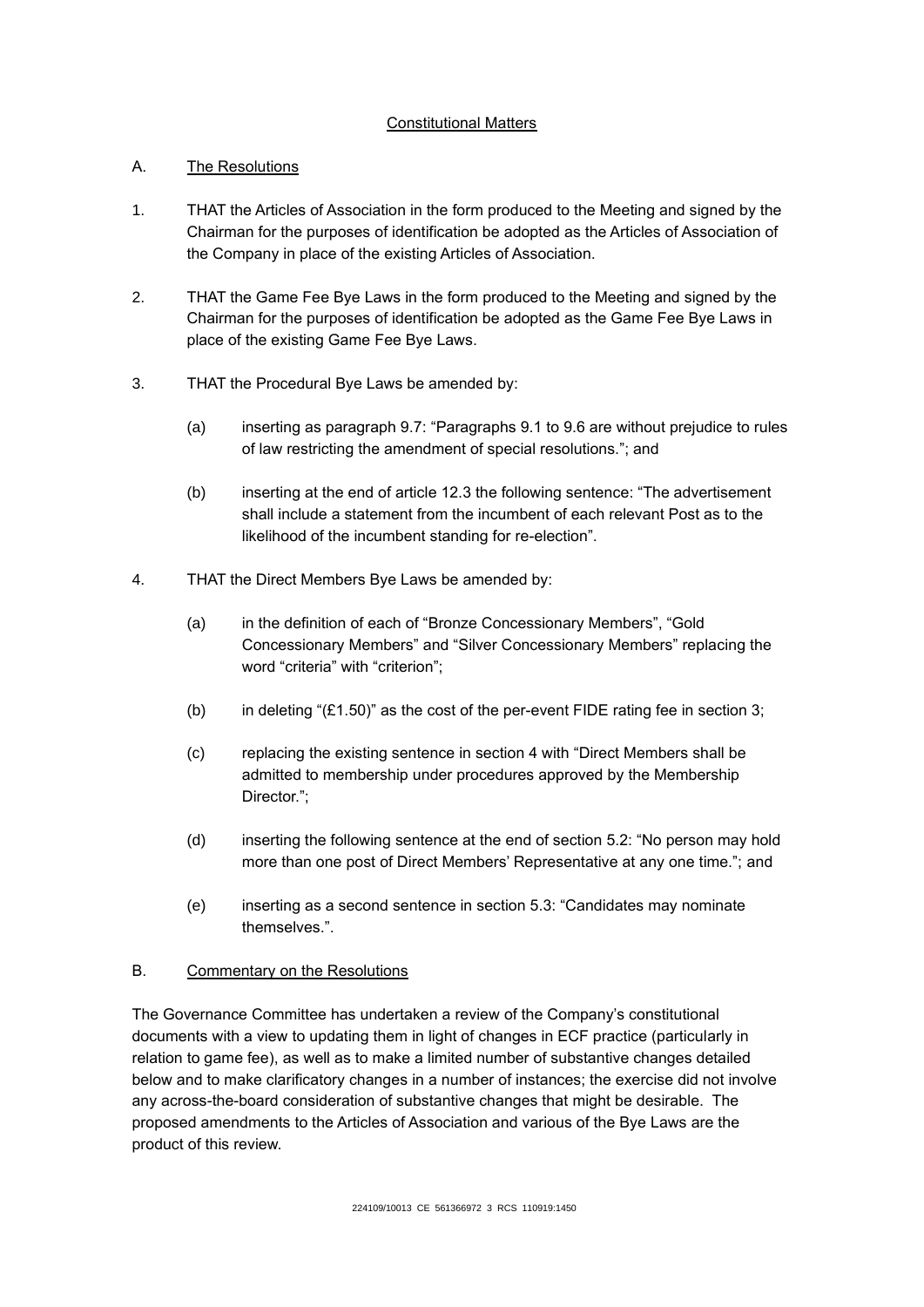The most extensive changes are to the Game Fee Bye Laws which have been substantially abridged in light of changes in recent years to game fee (a version of the proposed new Bye Laws accompanies this paper) and to the articles of association largely reflecting game fee changes but also making other amendments (a revised mark-up of the articles of association accompanies this paper).

In greater detail, the principal changes are as follows:

### *Articles of Association*

- 1. There are significant deletions and amendments simply reflecting changes that have been made to game fee in recent years. Such non-substantive changes are not highlighted in this paper.
- 2. Article 3 is being amended so that it will take 72 hours after receipt for notification of a change in Representative Member to take effect; this avoids the administrative difficulties that arise if a change is made in the 48 hours prior to a Council meeting.
- 3. Article 8 is being amended so that a Membership Organization will be exempt from paying a membership fee to the extent it is credited with 25 or more graded standard play games (and/or the rapidplay equivalent) in the preceding grading year. (The previous wording was based on game fee).
- 4. Article 18 is being amended to reflect that Finance Council will receive the most recent audited accounts of the Company.
- 5. The changes to Article 26 specifying who has the right to demand a poll are to include in the Articles of Association the relevant provisions of the Companies Act 2006.
- 6. The changes to Article 54 and Article 61 are to remove the existing duplicative wording.

#### *Game Fee Bye Laws*

- 7. As indicated above, the majority of the changes merely reflect the changes in recent years to game fee practice.
- 8. The deletion of the current paragraph 3 (relating to the power of the Board to delegate the power to admit leagues and congresses to membership) is because the Board does not, in practice, exercise such power.

#### *Procedural Bye Laws*

9. A provision is being added to the effect that the notification sent out two months before an AGM in relation to elections must include a statement from incumbent holders of Posts as to the likelihood of their standing for re-election.